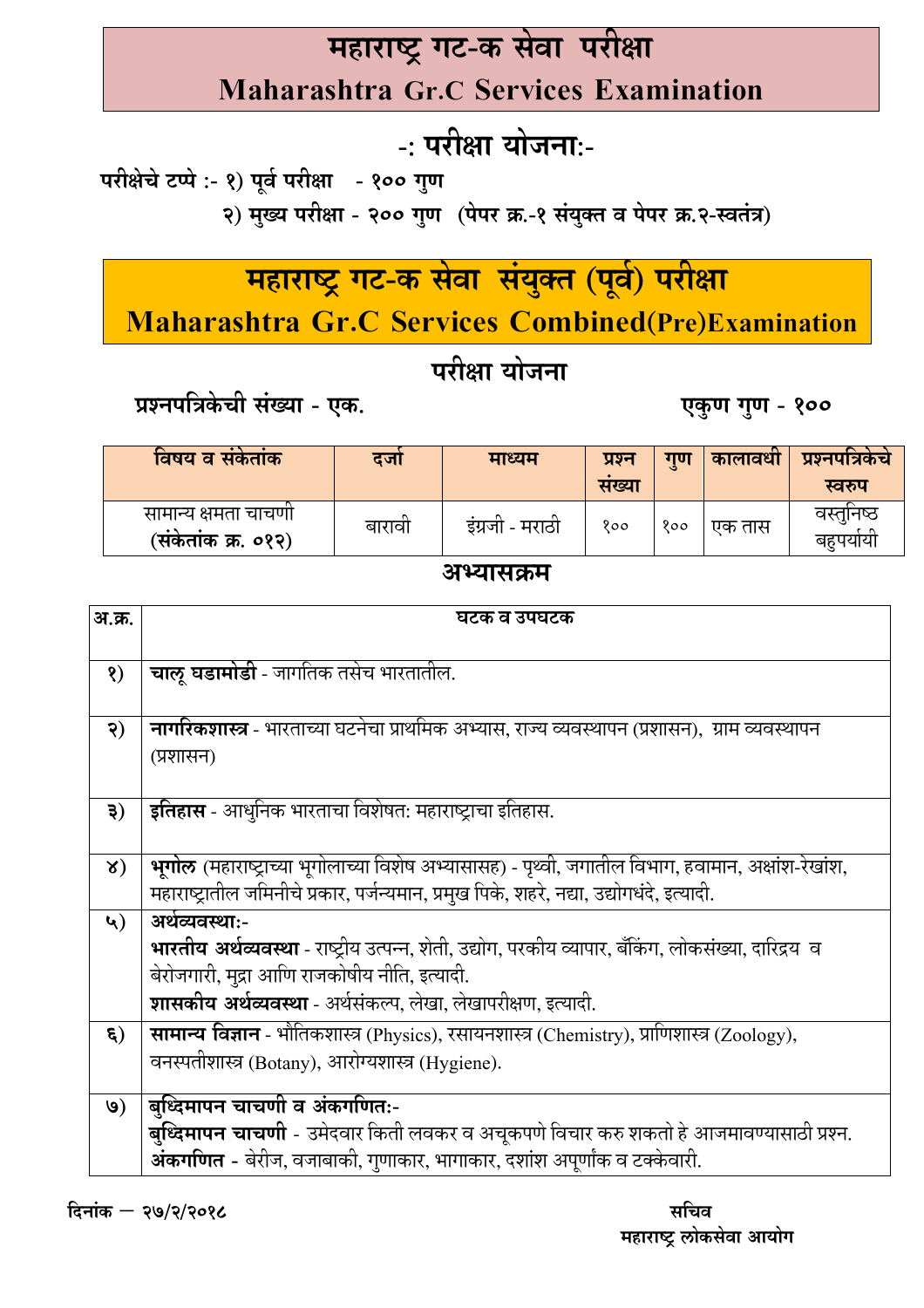## महाराष्ट्र गट-क सेवा (मुख्य) परीक्षा **Maharashtra Gr.C Services (Main)Examination**

# दुय्यम निरीक्षक, राज्य उत्पादन शुल्क, गट-क (मुख्य) परीक्षा **Excise Sub Inspector, Gr.C (Main) Exam**

### -: परीक्षा योजना :-

प्रश्नपत्रिकांची संख्या - दोन. एकूण गुण – २००

पेपर क्र.१ (संयुक्त पेपर) - १०० गुण पेपर क्र.२ (स्वतंत्र पेपर) - १०० गुण

| पंपर क्र. व   | विषय                                  | गुण | प्रश्नसंख्या | दजा    | माध्यम          | कालावधा | प्रश्नपात्रकच |
|---------------|---------------------------------------|-----|--------------|--------|-----------------|---------|---------------|
| संकेतांक      |                                       |     |              |        |                 |         | स्वरुप        |
|               | मराठा                                 | ξo  | ξo           | बारावा | मराठो           | एक तास  |               |
| (सर्कताक ००२) | इंग्रजी                               | ४०  | ४०           | पदवा   | इंग्रजी         |         | वस्तुनिष्ठ    |
|               | सामान्य क्षमता चाचणी                  |     |              |        |                 |         | बहुपयोयी      |
| (संकेतांक५०६) | व पदासंबंधीचे/<br>विषयासंबंधीचे ज्ञान | १०० | १००          | पदवा   | मराठी व इंग्रजी | एक तास  |               |

#### -: अभ्यासक्रम :-

#### पेपर क्रमांक - १

| अ.क्र. | घटक व उपघटक                                                                                                          |
|--------|----------------------------------------------------------------------------------------------------------------------|
|        | <b>मराठी:-</b> सर्वसामान्य शब्दसंग्रह, वाक्यरचना, व्याकरण, म्हणी व वाक्प्रचार यांचा अर्थ आणि उपयोग  तसेच उताऱ्यावरील |
|        | प्रश्नांची उत्तरे                                                                                                    |
|        |                                                                                                                      |
|        | इंग्रजी: - Common Vocabulary, Sentence structure, Grammar, Use of Idioms and phrases & their                         |
|        | meaning and comprehension of passage.                                                                                |

#### पेपर क्रमांक - २

| अ.क्र. | घटक व उपघटक                                                                                                                                                                                                                                                                                                                                                                                                                                                                                                                              |
|--------|------------------------------------------------------------------------------------------------------------------------------------------------------------------------------------------------------------------------------------------------------------------------------------------------------------------------------------------------------------------------------------------------------------------------------------------------------------------------------------------------------------------------------------------|
| १.     | चालू घडामोडी - जागतिक तसेच भारतातील.                                                                                                                                                                                                                                                                                                                                                                                                                                                                                                     |
| २.     | <b>बुध्दिमापन चाचणी</b> - उमेदवार किती लवकर व अचूकपणे विचार करु शकतो हे आजमावण्यासाठी प्रश्न.                                                                                                                                                                                                                                                                                                                                                                                                                                            |
| ३.     | भारतीय राज्यघटना - घटना कशी तयार झाली आणि घटनेच्या प्रस्तावनेमागची भूमिका व तत्वे, घटनेची महत्वाची कलमे /<br>ठळक वैशिष्टये, केंद्र व राज्य संबंध, निधर्मी राज्य, मूलभूत हक्क व कर्तव्ये, राज्याच्या धोरणाची मार्गदर्शक तत्वे-शिक्षण,<br>युनीफॉर्म सिव्हील कोड, स्वतंत्र न्यायपालिका, राज्यपाल, मुख्यमंत्री व मंत्रीमंडळ-Role, अधिकार व कार्य, राज्य विधीमंडळ-<br>विधानसभा, विधानपरिषद व त्यांचे सदस्य, अधिकार, कार्य व Role, विधी समित्या.                                                                                               |
| ४.     | माहिती अधिकार अधिनियम, २००५ व महाराष्ट्र लोकसेवा हक्क अधिनियम,२०१५                                                                                                                                                                                                                                                                                                                                                                                                                                                                       |
| ५.     | संगणक व माहिती तंत्रज्ञान - आधुनिक समाजातील संगणकाची भूमिका, वेगवेगळ्या क्षेत्रातील जीवनात संगणकाचा<br>वापर, डाटा कम्युनिकेशन, नेटवर्कींग आणि वेब टेक्नॉलॉजी, सायबर गुन्हे व त्यावरील प्रतिबंध, नवीन उद्योग म्हणून माहिती<br>तंत्रज्ञानाचा निरनिराळ्या सेवा सुविधांची माहिती मिळण्यासाठी होणारा उपयोग, भारतातील माहिती तंत्रज्ञान उद्योगाची वाढ व<br>त्याचा दर्जा, शासनाचे कार्यक्रम- जसे मिडीया लॅब एशिया, विद्या वाहिनी, ज्ञान वाहिनी, सामुहिक माहिती केंद्र, इत्यादी,<br>माहिती तंत्रज्ञान उद्योगातील मुलभूत प्रश्न व त्याचे भवितव्य. |